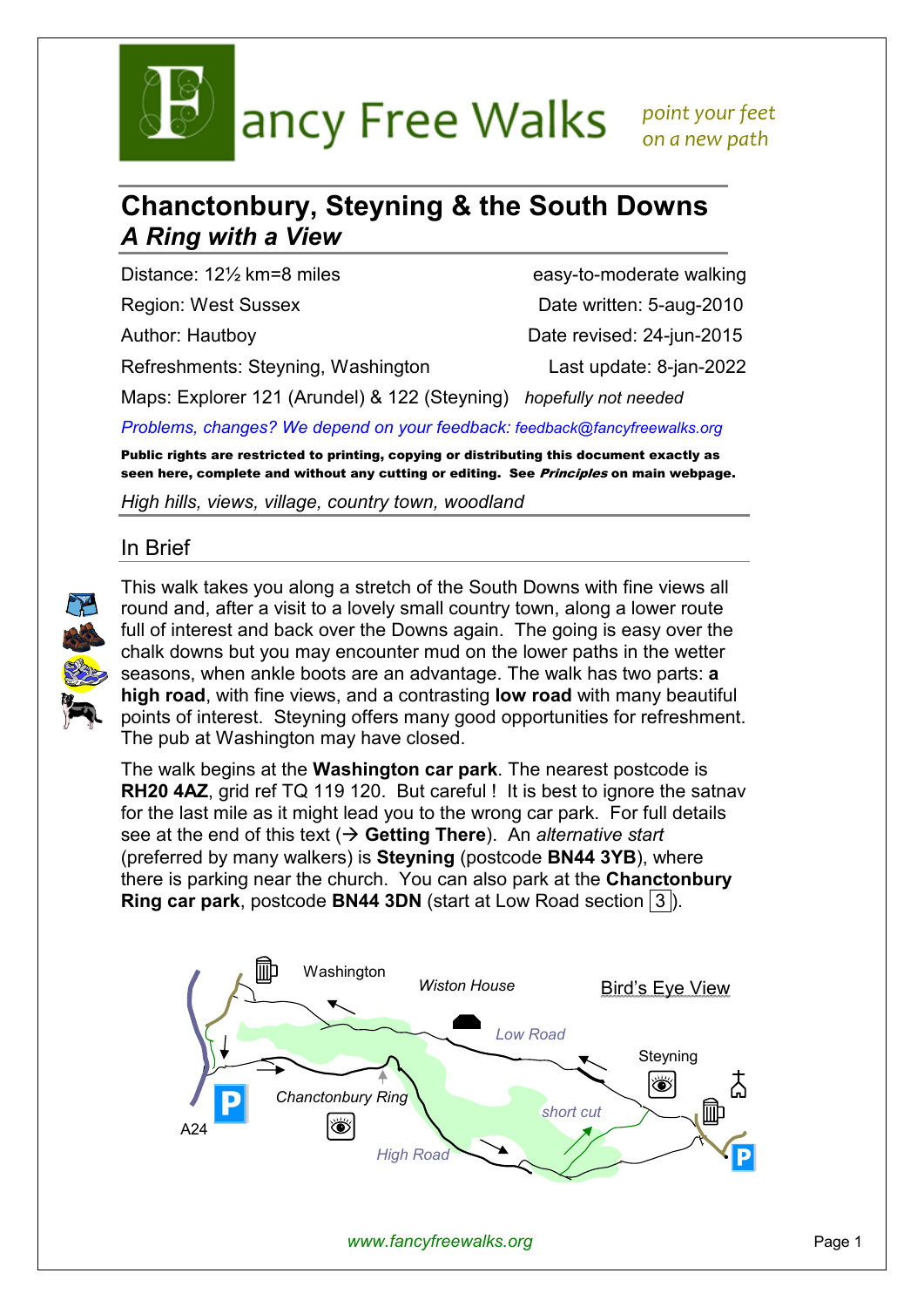## The Walk

This walk was previously the eastern part of a longer 20 km=12½ mile walk taking in Sullington. This longer walk is now available as a **big zipper** by combining it with the walk *Sullington, Chantry & the South Downs*. **Zip points** are indicated in the guides.

#### The High Road 6 km=4 miles



 1 Go past the metal barrier at the end of the car park, signposted *South Downs Way*, on a flinty path uphill. *The South Down Way is a 160 km=100 mile footpath and bridleway between Eastbourne and Winchester.* At the top, at a fingerpost ignore a footpath left and, 20m later, ignore a cinder farm track right. Just after a gas relay station on your left, ignore a marked bridleway by a gate on the left and continue on the track. After 50m, leave the track by forking **left** on a signed path and going through a wooden gate, soon passing chalk earthworks on your right. *Close by in the valley is Washington village. Rock Mill (now sailless) can be seen just to the right of a sand quarry. Built in 1823, it appears on the village's shield was lived in by the composer John Ireland.* Keep straight ahead on a steep chalky path uphill and go through a wooden gate at the top. Keep in the same general direction up the grassy slope. You have a fine view to the left over the Weald to the North Downs. *As you ascend, the sea comes into view, near the big town of Worthing.* At the other side, at the highest point on the grass, go over a low bank to the Dew Pond in its ring of hawthorn.

*Chanctonbury Dew Pond, a Site of Special Scientific Interest, was constructed about 1870 by a master bricklayer from the Wiston Estate. To hold water for thirsty sheep, a pond had to be "puddled" which involved building a layer of flint and covering it in clay. This pond was restored by the Sussex Society of Downsmen in 1970. There is at least one other in the vicinity but the others are mainly hidden by overgrowth.* 

 2 Turn **right** away from the pond and go through a wooden gate by an information tablet. Turn **left** on the track, beside a cattle grid, heading for the Chanctonbury Ring. It is better to shift **left** up the grassy bank and walk on a parallel grassy ridge which has views on both sides, heading for the left-hand side of the Ring. On reaching the Chanctonbury Ring, you can walk on a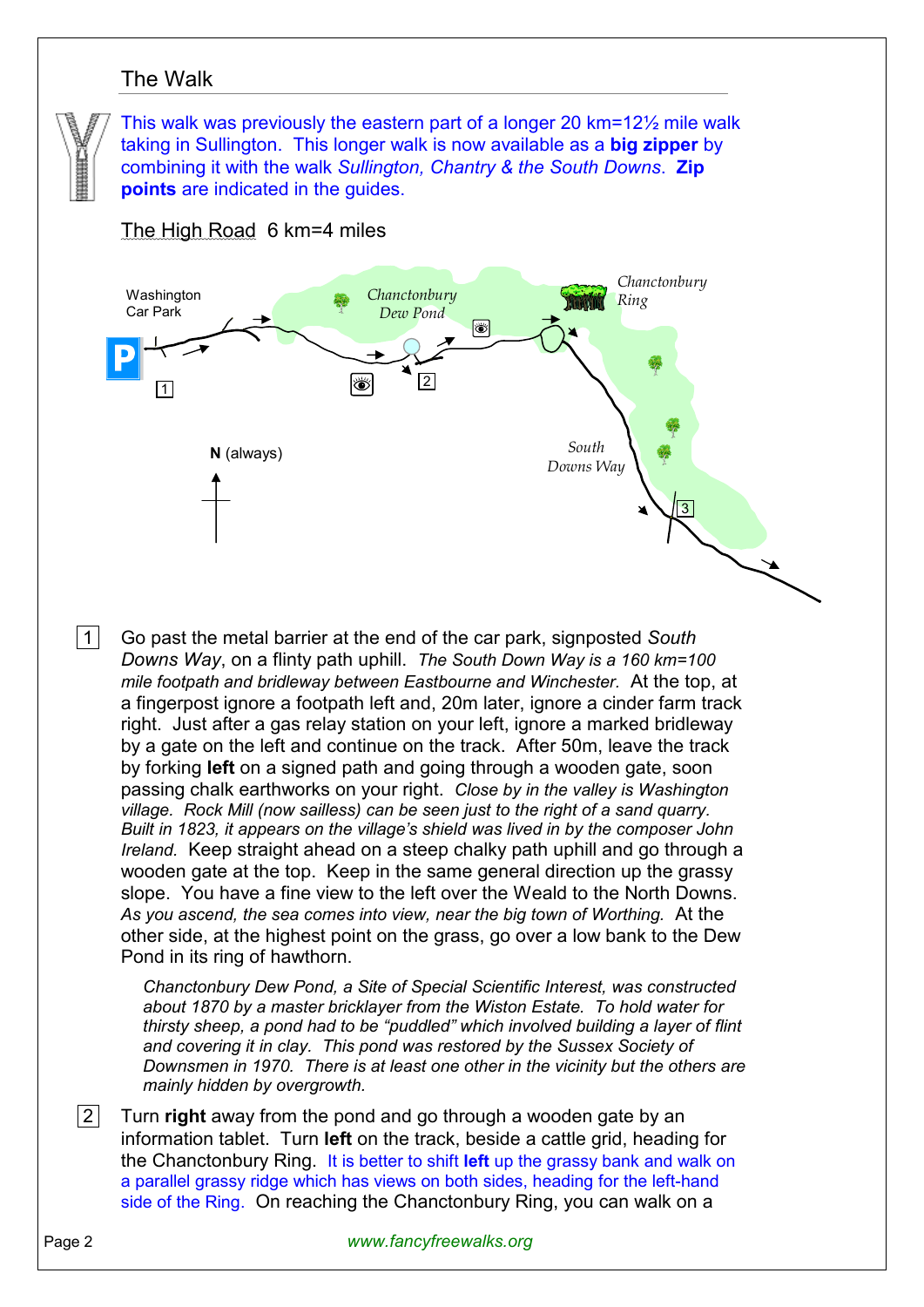clockwise circular course to obtain an overall view of the ancient earthworks.

*Chanctonbury Hill was originally a hill fort and its position is truly commanding with views north across the Weald and south to the sea. It was probably built in the Iron Age, 600-400 BCE, but some Bronze Age (i.e. earlier) pottery has also been found here. The hill is just one of many historical details that crowd this area, with Roman Stane Street nearby and a Roman temple on the site. Saxon coins were found in the nearby farm in 1866. Another Ring, Cissbury, is just a mile or two away. Chanctonbury Ring must be the best-known feature of the South Downs for anyone looking from the north. The trees were planted by Charles Goring who acquired the Wiston Estate in 1743. To ensure that the trees thrived, he regularly brought water up the hill. The hollow ring was formed because of the large Roman temple in the centre which prevented those trees from taking root.* 

Continue from the Ring on the wide track, part of the South Downs Way (SDW), heading past a cylindrical tank, then through a gate by a cattle grid. In  $\frac{1}{2}$  km, at a 4-way junction, keep straight ahead.

 $|3|$  In another  $\frac{1}{2}$  km or so, a track joins from the right. After 400m, at the end of a meadow on the left, at a new 3-way fingerpost, turn **left** on a path between wire fences, thus leaving the SDW. Your path turns right at the tree line. Follow this flinty path, walking beside a wood on your left. After 400m, you reach a fork by a post with blue arrows.



**Decision point**. For a shorter walk, postponing your visit to the delightful small town of Steyning to another day, jump to the **Steyning Bypass** near the end of this text.

**4** (There are various routes into Steyning. An alternative to the text is to stay on the SDW shortly at a sign for *Pepperscoombe Down* and follow the Nature Trail round the curve of the hill into the town via Newnham Lane.) Take the **right**-hand fork, slightly uphill. The path goes between concrete posts by a field on the right and enters woodland. Just 15m into the woodland, fork **left** on a long path downhill through the wood, avoiding bike paths on your left. After 250m, the path comes to a junction where you can see over to your right a waymarker post and a wooden swing gate. Turn **right** to the gate and go **left** through it (or through the wide gap on its left). The path leads down and emerges from the woods by a new wooden swing gate, with a choice of Ö, two benches on the left, from which to enjoy your first view of Steyning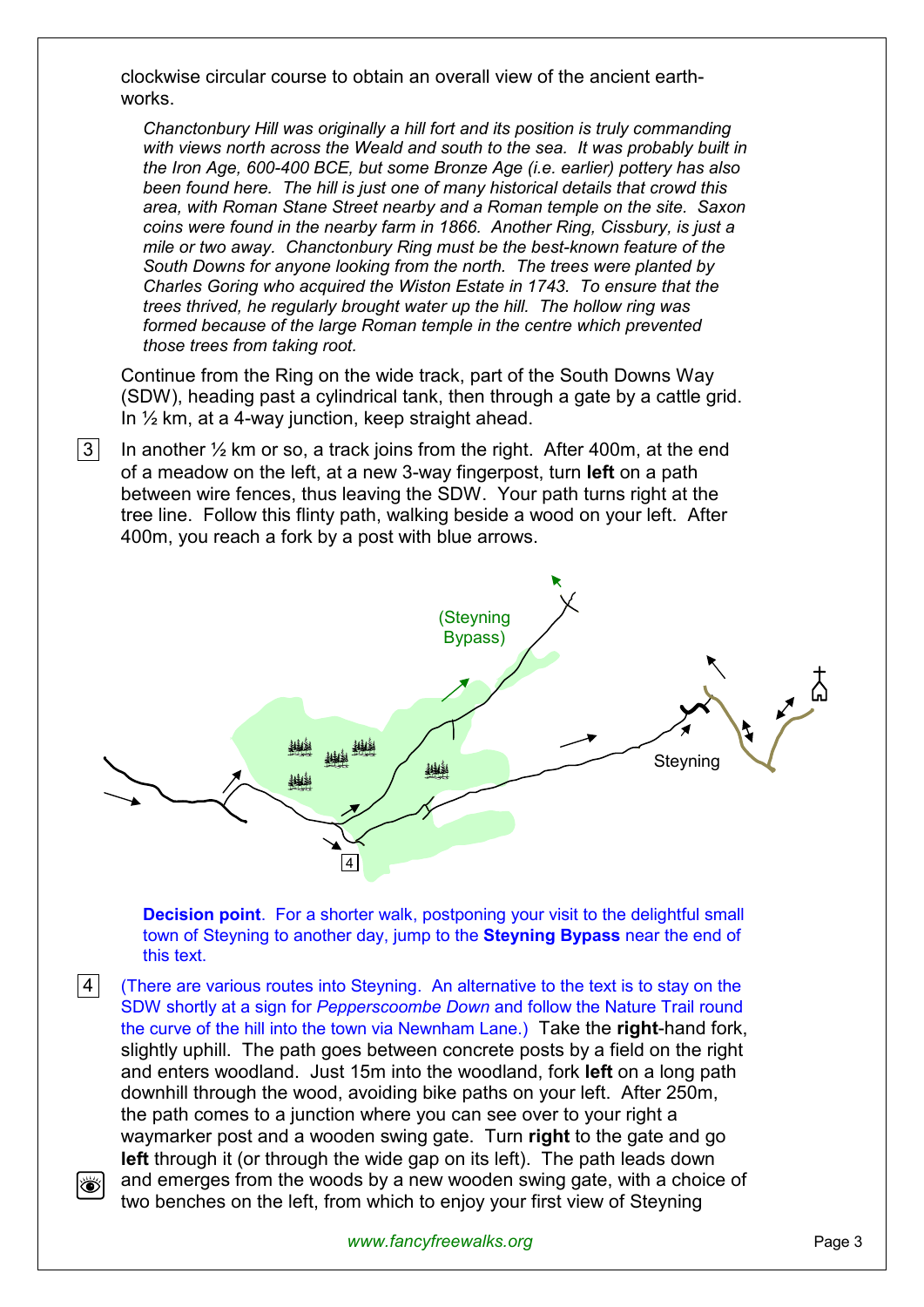below. After 250m of open hillside, your path goes through a wooden swing gate into woods. Keep right on a narrow but straight path. It takes you through a small wooden gate on a straight route between hedges and later an unneeded wooden gate leading onto a track by some allotments. On reaching a road, keep straight ahead and, just after it bends right, turn **left** through a barrier down to the main street of Steyning, opposite the Dolls House Shop. *At the time of writing this shop also does "psychic readings on Fridays"*. The walk will continue **left** from here, but you cannot come without first seeing some of the town.



liib

*On entering the Saxon town of Steyning (pronounced "Stenning"), you immediately know that you are in a special place. If you turn right along the main street you will notice that the usual big chain store names are missing (except for the Co-op) and instead there are family grocers, bakers, butchers and some other interesting specialist shops. The vegetable shop (Sussex Produce Company) has an excellent restaurant at the back. Also on the left is the Cobblestone Walk leading to a charming miniature shopping village with food, clothes, knick-knacks and objets d'art. At the end of the street is the old town, on the left down Church Street with the 15th-century half-timbered Brotherhood Hall on the right and the Norfolk Arms on the left. At the small green by "Saxon Cottage" is the site where the last person in England was burned at the stake.* 

*A little further down, you reach the huge 12th-century Norman church of St Andrew. Inside, the high double sweep of its Norman arches show its venerable origins. The church is also dedicated to St Cuthman who, legend has it, settled here after pushing his mother in a wheelbarrow and founded the town's first wooden church around 800, and whose shrine drew many pilgrims.* 

*Steyning was once a busy port but in the 1300s the sea receded. It was always an important market town and the wooden rails at the junction of Church Street and the High Street are where cattle used to be tethered on market days.*



The Low Road 6 km=3½ miles

 $\boxed{1}$  After your visit, return westwards along the High Street, past the Dolls House Shop on your right. Where the street bends right, leave it by keeping straight ahead on Mouse Lane, a name that seems so appropriate for the small cottages that occupy the lane. In only 100m, just past the last thatched cottage, go diagonally **left** on a track and, in 10m, fork **right** on a hidden narrow footpath by a large elaborate *Steyning Downland Scheme Gateway* info board. Your path takes you over a stile and into a meadow of wild grass. (Or, if overgrown, continue on the track and turn **right** after a metal gate.) The path meets another path from the left and continues beside a ribbon fence. At the end, go through a metal swing gate and fork **left** on a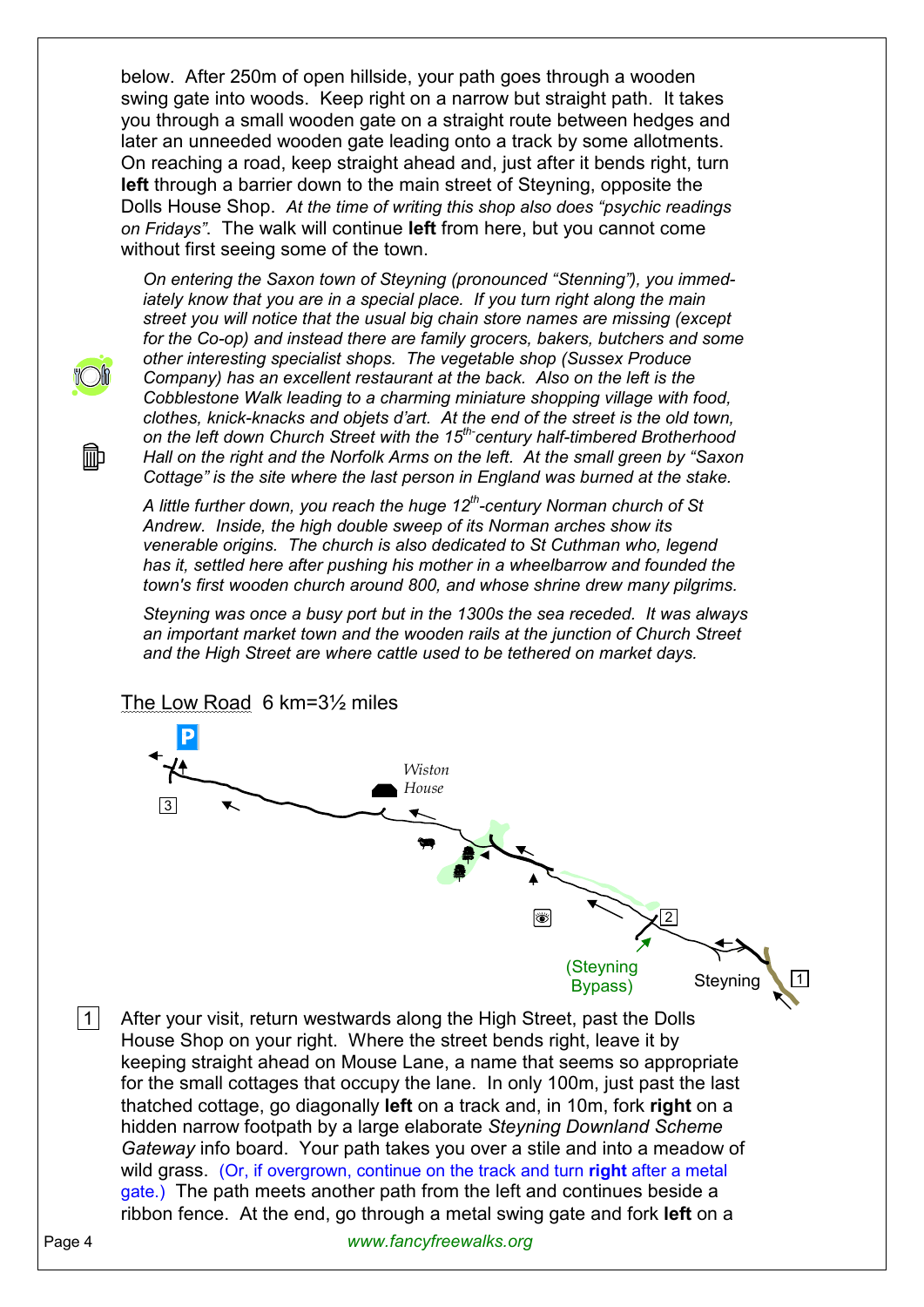narrow footpath, ignoring the wide stony track right. The path goes down steps and meets a crossing track. Continue straight over.

Here the **Steyning Bypass** short cut meets the longer walk.

 2 Go up steps and along the right-hand side of a field. *The Chanctonbury Ring is visible ahead to the left.* In 500m, at the end of the field, turn **right** through a metal gate and **left** on the lane. (Some walkers stay in the field on an unofficial path.) Where the lane starts to curve right under trees, turn **left** at a fingerpost and **right** along the field edge again. Go left at the field corner and, in 30m, turn **right** through trees, over a stream, over a stile and into a cereal field. Keep to the path as it curves right and left over a stile onto a wide enclosed path. *On your right, foliage permitting, Wiston House with its grey clad walls and fine conservatory comes into view.*

*Wiston House is a 16th-century manor house, set in this spectacular secluded spot at the foot of the South Downs. It was home to the Goring family that moulded their influence so profoundly on the surrounding countryside and especially on the Downs above the house. Since 1950, it has been the home of Wilton Park, a centre for the discussion of international policy, an institution created in 1946 by Winston Churchill to re-establish peace and democracy in Europe.* 

The route continues to a tarmac drive where it turns **left** and under a fancy steel bridge linking some grounds of the House. Where the drive bends right, keep straight on over through a metal gate next to a (broken) stile. After 500m, continue over a concrete stile (or via a metal gate) through the farmyard of Great Barn Farm, soon passing some tumbledown sheds. Leave the farm via some (open) double metal gates at a T-junction and follow the track **right** and immediately **left** on another track. (Staying on the first track leads to the Chanctonbury Ring car park.)

 $|P|$ 



 $|3|$  The track runs beside some cottages by a large metal gate and in 250m becomes a muddy woodland track. In 400m, you pass through an open metal gate, passing an old rusty shed. Continue straight on following the track left slightly uphill, then, at the top, turn **right** for a short distance. Ignore a track on the left that goes uphill and follow the main track gently downhill [Jan 2022: stepping over some fallen branches]. The path narrows and zig-zags left-right through some deep woods, going through one more gate and passing lesser side paths. Follow the main path gradually downhill through handsome beechwoods and finally through a large metal gate at the corner of a sheep meadow. Go **right** through a wooden gate and cross the field diagonally to go through a wooden gate in a wire fence. Now aim for a metal gate visible in a fence on the left of a line of trees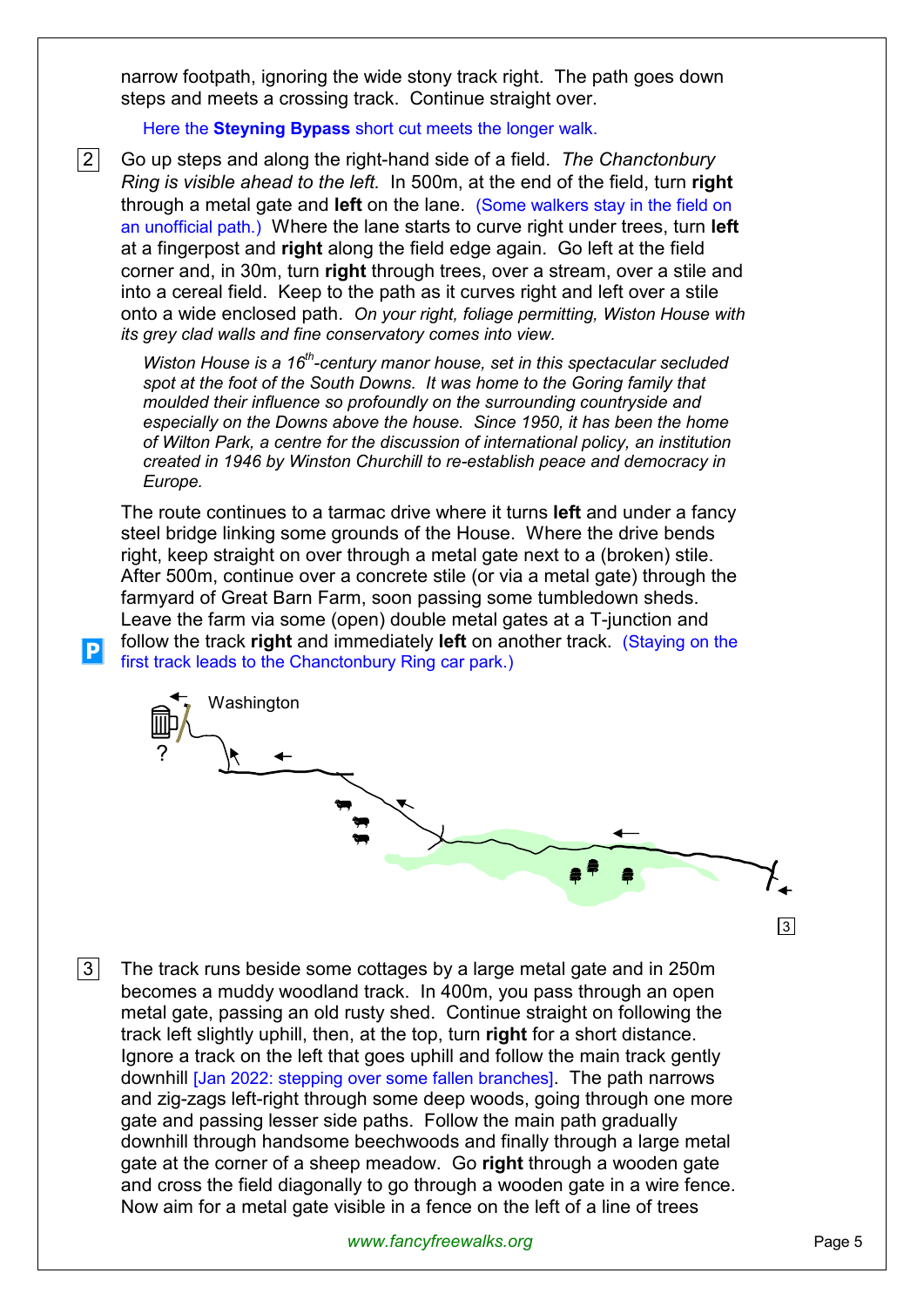ahead. Once through the gate, continue in the same direction to the edge of a large pasture and bear **left** on a track along the perimeter. Go through a gate in the corner and keep ahead similarly. Half way along this second pasture, just after some farm buildings on the right, turn **right** over a stile. (Or, if you want to reduce the number of stiles, which are all sheep-netted and unsuitable for dogs unless extremely athletic, you can simply continue straight on to the road and turn **right**.) Traverse a small meadow, go over a stile and bear **left**. Go over another stile, across a drive to an enclosed, rather overgrown, path, over a stile and a wooden bridge across a stream. Finally go across a small meadow and over the last stile to the road opposite the *Frankland Arms* in Washington.



*The Frankland Arms re-opened in 2020. Walkers are made very welcome (even with muddy boots!) and the food is good and reasonably priced. The Frankland Arms is a 200-year old coaching inn. Originally called the "Washington Inn", it was renamed, maybe as a toadying gesture, in honour of William Frankland a nearby landowner. The family's crest on the wall bears the motto "Franke Lande, Franke Mynde" meaning "free country (makes for a) free spirit". For a detailed anecdotal account of the pub's hilarious history, go to www.franklandarms.co.uk/about.htm.* 

*The historic village of Washington is worth exploring. The church (left on the road and right in 200m on The Street) is especially worth seeing.*



If you are doing the **Big Zipper** walk, skip now to the separate *Sullington, Chantry and the South Downs* walk and begin it with section called **The Low Road**. Otherwise, finish this walk with the short section below.

#### Village to Car Park

Turn **left** on the road. Continue past The Street on your right and ignore footpaths on the left. Just after *Meadowlea*, fork **left** on a concrete drive which winds gently uphill and eventually bends left. Turn sharp **right** at a marker post on another drive. Follow the drive to the end where, on the **left** is the car park where the walk began.



#### Steyning Bypass

This short cut shortens the walk by 1.3 km=0.8 mile, postponing your visit to the wonderful town of Steyning to another time.

**For map, see** *The High Road* **above.** Take the **left**-hand fork, downhill through woodland. In 500m, join a bridleway coming from the right and stay on the path until it emerges from the woodland and runs as a track between meadows with views all around. Just a few metres from a tarmac lane and metal gate visible ahead, you come to a crossing path with steps each side. Turn **left** here. Now re-join the Eastern Walk, The Low Road at stage  $2$ .